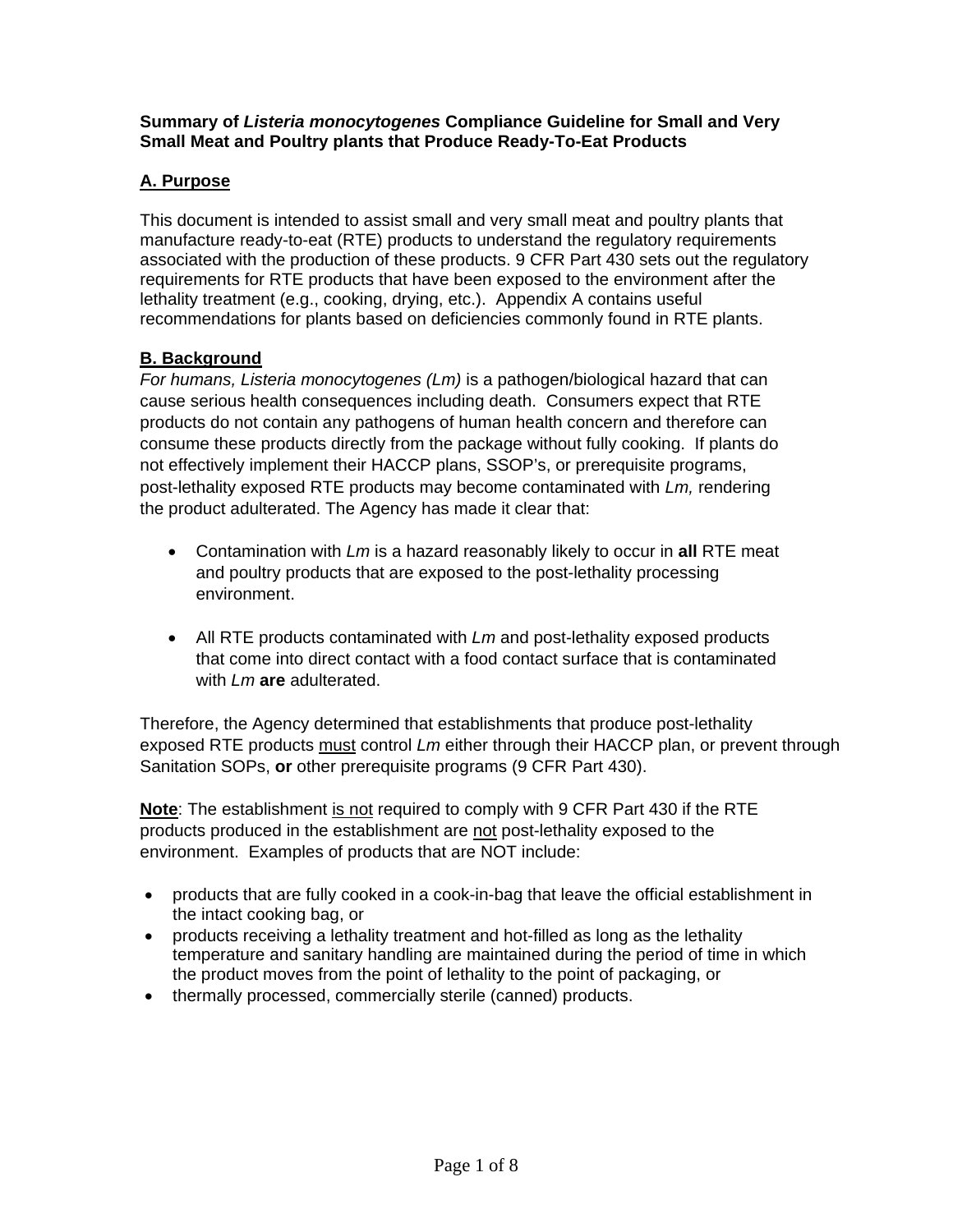### **C. Definitions:**

#### **These and other word definitions can also be reviewed at 9 CFR 430.1.**

**Antimicrobial agent:** A substance in or added to an RTE product that has the effect of reducing or eliminating a microorganism, including a pathogen such as *L. monocytogenes,* or that has the effect of suppressing or limiting growth of *L. monocytogenes* in the product throughout the shelf life of the product. Examples of antimicrobial agents added to RTE products are potassium lactate and sodium diacetate.

**Antimicrobial process:** An operation, such as freezing or drying and fermenting, applied to an RTE product that has the effect of suppressing or limiting the growth of a microorganism, such as *L. monocytogenes*, in the product throughout the shelf life of the product.

**Post-lethality processing environment:** The area of an establishment into which product is routed after having been subjected to a full lethality treatment. The RTE product may be exposed to the environment in this area as a result of slicing, peeling, dicing, re-bagging, cooling semi-permeable encased product with a brine solution, or other procedures.

**Post-lethality treatment:** A lethality treatment that is applied or is effective after postlethality exposure. It is applied to the final product or sealed package of product in order to reduce or eliminate the level of pathogens resulting from contamination from postlethality exposure.

**Ready-to-eat (RTE) product:** A meat or poultry product that in its final form is edible without additional preparation to achieve food safety.

#### **D. Alternatives 1, 2, and 3**:

In order to maintain the sanitary conditions necessary to meet the requirements of 9 CFR Part 430, an establishment producing post-lethality exposed RTE product must comply with the requirements provided in one of the three following alternatives and complete FSIS Form 10,240-1:

**Alternative 1:** The components required under Alternative 1 would be: A **and** B,

**Alternative 2:** The components required under Alternative 2 would be: A **or** B **and** C.

**Alternative 3**: The components required under Alternative 3 would be: C.

The following information contains the requirements of each Alternative component:

**A)** A post-lethality treatment, must:

- Identify *Lm* as a Hazard reasonably likely to occur in the hazard analysis
- Be included in a HACCP plan with the point of treatment as a CCP
- Be validated as effective in reducing or eliminating *Lm*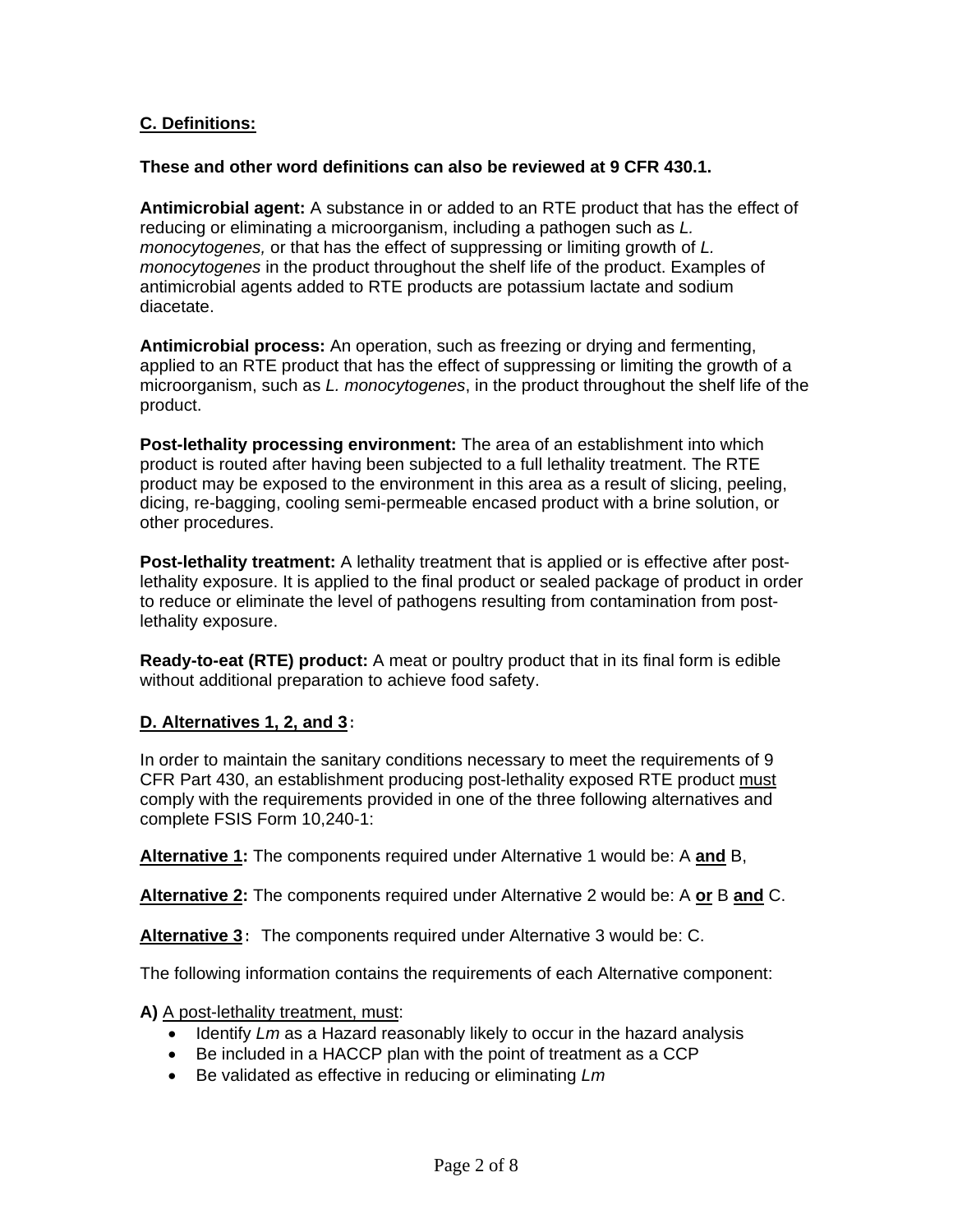**B)** The anti-microbial agent or process:

- May not reduce *Lm* but is still effective through **limiting the outgrowth** of organisms that survive the post-lethality process
- May be in the SSOP, or
- May be in a prerequisite program, or
- A validated HACCP plan

**C-1)** a sanitation program must:

- Provide testing of food contact surfaces (FCS) and a record keeping system to match samples to test results
- Identifies conditions under which hold and test procedures will be implemented following a positive test for *Lm* or an indicator organism such as *L*. spp.
- State a frequency of test sampling, and
- Identify the size and all FCS sampling sites that could contaminate product
- Include an explanation of why the testing frequency is sufficient to ensure that effective control of *Lm* or of indicator organisms is maintained

#### **C-2) an establishment producing a Hotdog or Deli-type Product, must:**

- Verify corrective actions after first *L. spp*. positive sample of a FCS by conducting follow-up sampling
- If there is a follow-up positive, hold product until problem is corrected
- Test affected product lots with a sampling procedure that ensures the lot is not adulterated with *Lm*

### **E. FCS Sampling Requirements**

FSIS provided the recommended minimum frequencies for FCS sampling to be met by the establishment, which is provided below and on page 42 in the "Updated Compliance Guidelines", dated May 2006. An establishment may elect to conduct FCS sampling at a higher frequency than the recommended minimum. The advantage of an increased FCS sampling frequency is the establishment would accumulate supportable data faster which validates that the establishment's sanitation program is effective and appropriate to keep *Lm* out of its production environment. The extra data would further support that a plant is not producing an adulterated product. In addition, the extra accumulated inhouse information, may support a plant's decision to reduce its FCS testing frequency at some point in the future.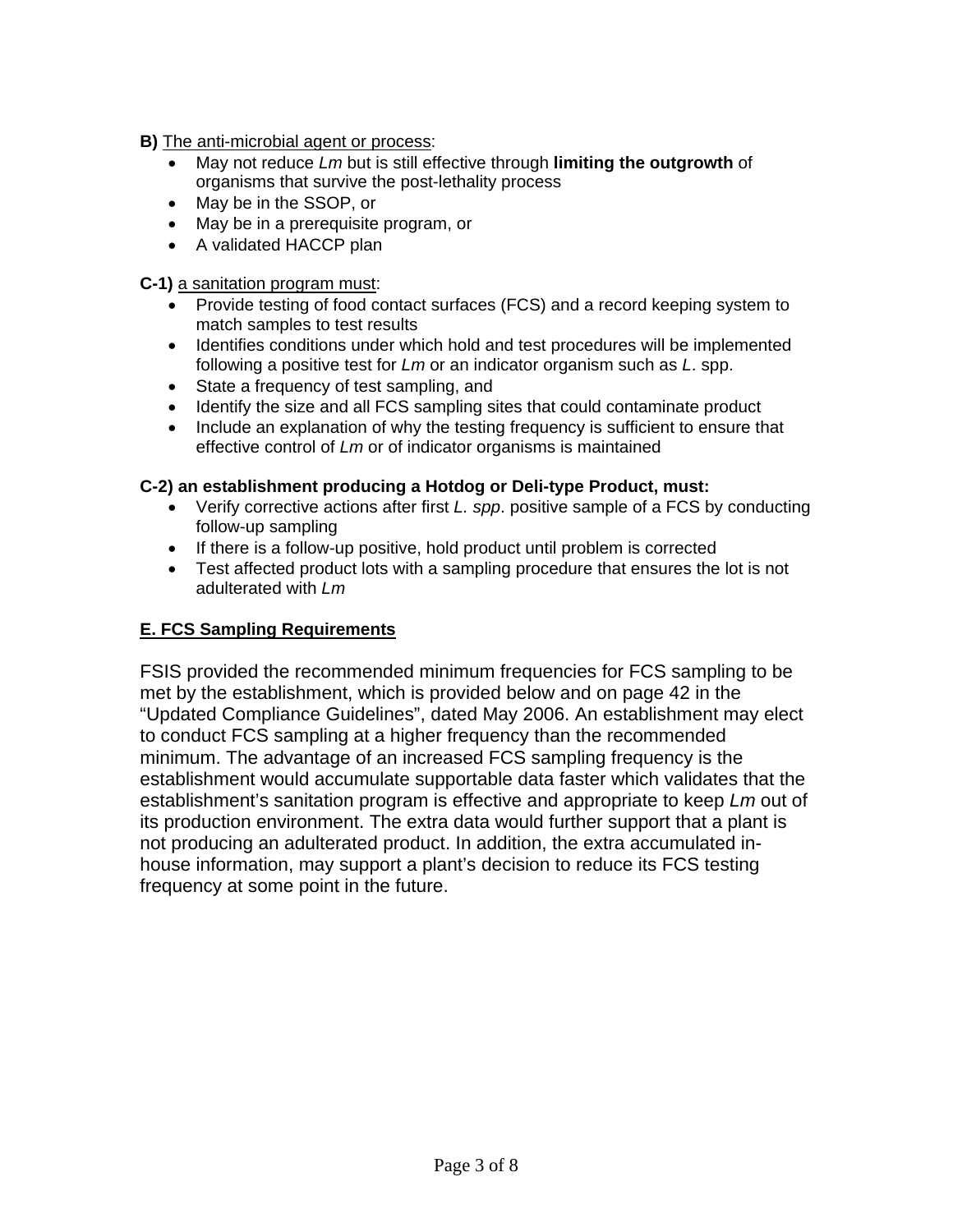|                         | <b>Food Contact Surface Testing</b> |                 |
|-------------------------|-------------------------------------|-----------------|
|                         | <b>Higher Frequency</b>             | Lower Frequency |
| Alternative 1           | $>2$ /year/line                     | $2$ /year/line  |
| Alternative 2           | $>4$ /year/line                     | $4$ /year/line  |
| Alternative 3           |                                     |                 |
| Non-deli, non-hotdogs   | $>1$ /month/line                    | 1/month/line    |
| Deli, hotdogs:          |                                     |                 |
| Very Small volume plant | $>1$ /month/line                    | 1/month/line    |
| Small volume plant      | $>2$ /month/line                    | 2/month/line    |
| Large volume plant      | $>$ 4/month/line                    | 4/month/line    |

**FSIS' expected minimum verification testing frequency of a food contact surface under Alternatives 1, 2, or 3.** 

## **F. Hold and Test Methodology**:

"Hold and test" is a written procedure that is incorporated into the sanitation program. This written procedure identifies the conditions under which the establishment will hold product pending test results following an *Lm* or an indicator organism positive FCS test result. If there is a FCS positive for *L.spp*, the establishment may conduct an aggressive non-biased sampling method, that the establishment has established in advance of the suspect product that was in direct contact with this FCS, to determine whether it is *Lm* or not. If the sample returns a negative for *Lm*, the lot may be released into commerce. Always keep in mind, once it has been determined product is *Lm* positive, the establishment may **either** destroy the product **or** rework the product using a validated lethality process that will kill the *Lm* pathogen. **There are no other options.** 

The establishment would also develop a sanitation procedure, a FCS testing procedure, and a hold and test procedure. Each of these procedures should be designed to aggressively identify, control, and eliminate *Lm* in the RTE environment. All together, these written procedures should ensure that:

- Future RTE lots are held until a negative lab result is returned
- The plant can demonstrate it has eliminated the *Lm* pathogen on the affected FCS
- The plant can demonstrate that its SSOP program is effective to control *Lm* on FCS and in the surrounding RTE environment, and
- The plant continues to assess its control of *Lm* in its establishment

In order to release into commerce any lot of product on hold for *L. spp*. positive that **may** be contaminated with *Lm*, the establishment may choose to test the lot for *Lm*, using an aggressive non-biased sampling method that should provide a level of statistical confidence to ensure the lot is not adulterated. If the samples are negative for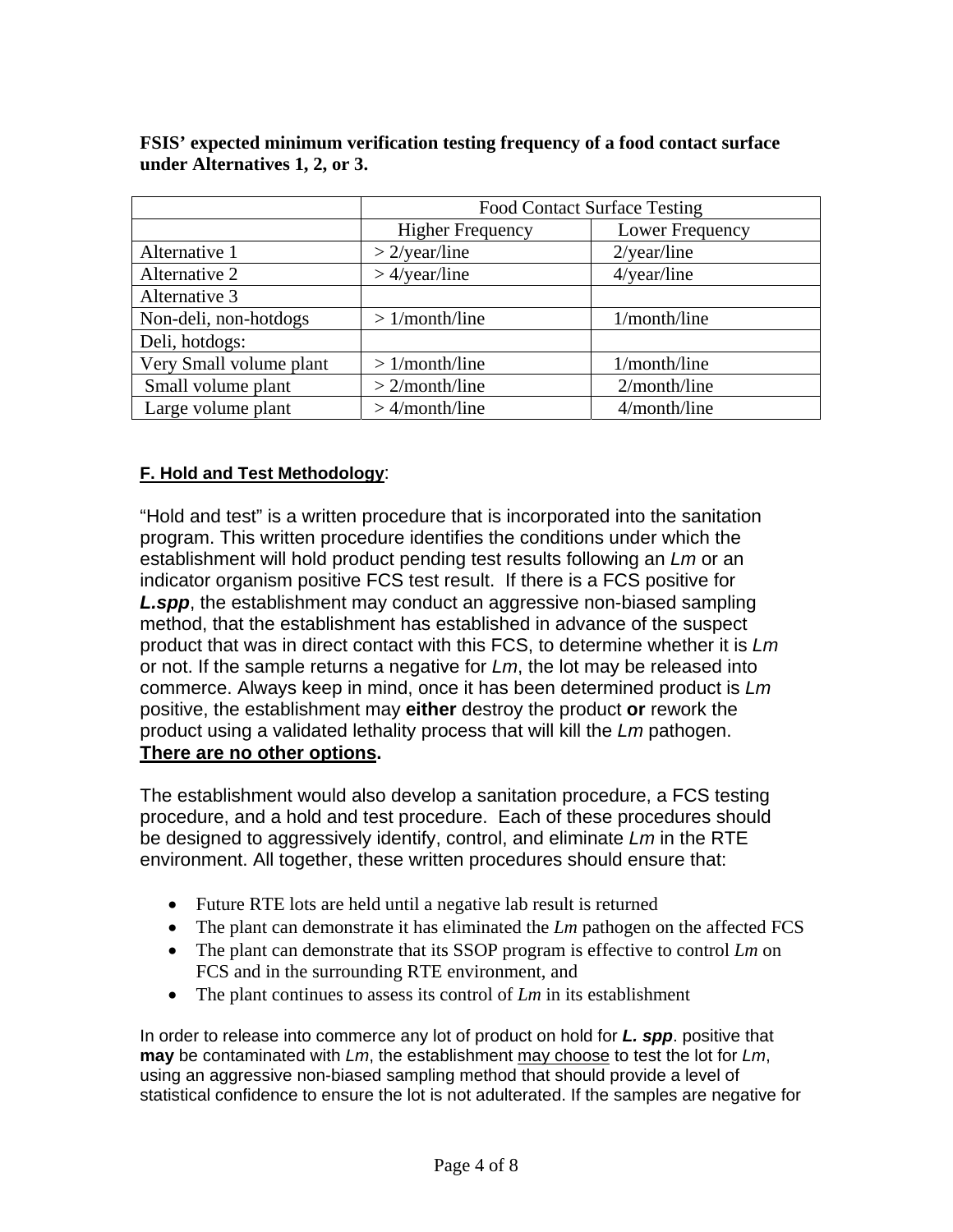*Lm*, the lot may be released into commerce. The establishment **must** document the results of this testing. Alternatively, the establishment may destroy or rework the held product using a validated process that is destructive of *Lm* or *L. spp*.

Do keep in mind an establishment that chooses Alternative 3 is likely to be subject to more frequent verification testing by FSIS than an establishment that has chosen Alternative 1 or 2. In addition, an establishment that chooses Alternative 3 and that produces deli meat or hotdog products is likely to be subject to more frequent verification testing than one that does not produce such products.

## **Appendix A**. **Recommendations for RTE Establishments**

#### **A. Sanitation Procedures**

#### Cooling units, Air handling equipment, Condensation and Standing Water

- *L. monocytogenes* is an environmental pathogen and may be present in cooling units, air handling equipment, standing/dripping water, or condensation. The moist environment is conducive to *Lm* growth.
- Immediately address and correct problems of dripping, condensation and standing water.
- Clean cooling units and air handling units at some specific frequency.
- Production of RTE products should be stopped during repairs and corrective actions for these problems.
- The equipment and processing area should be cleaned and sanitized after all the repairs and corrective actions are finished.
- Equipment and processing area environment should be tested for *Lm* or *Listeria* spp. before resuming RTE production.

#### Personnel Hygiene

- Wash hands before putting gloves on.
- Wash hands before resuming duties after breaks.
- Train personnel on hygienic practices in an RTE processing environment on a regular basis.
- Monitor employee hygiene practices.

### Separation of RTE and Non-RTE Areas

- If processing both RTE and raw products, completely separate the processing areas, by time or space, such as scheduling RTE processing on different days. If not possible, schedule RTE processing first, then raw processing. Have a complete wash down and sanitizing after each production process.
- Use separate equipment for RTE and raw processing. If not possible, schedule to use equipment for RTE processing first, then for raw processing.
- Assign different personnel for RTE and raw processing, especially if both are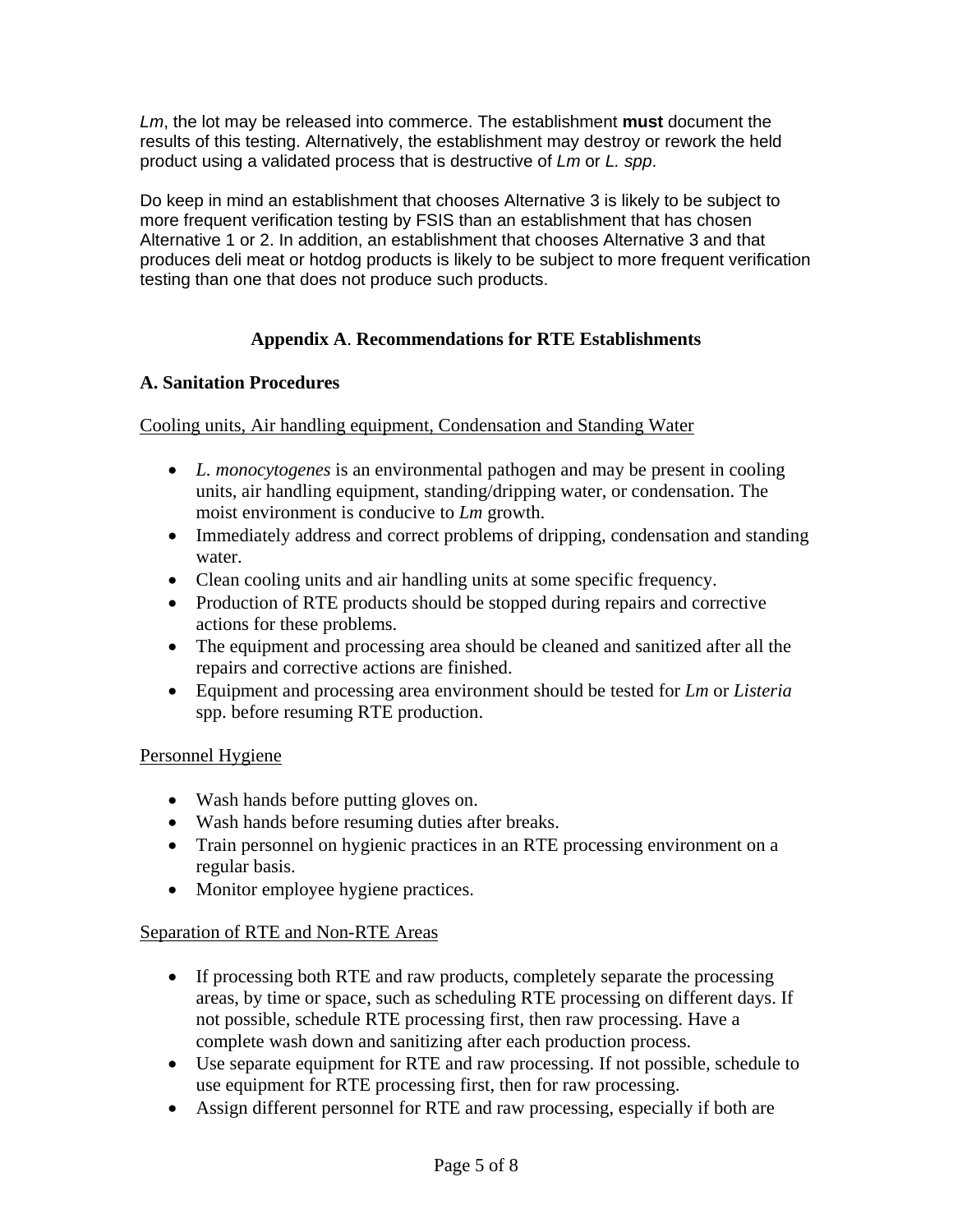conducted on the same day. If not possible, have personnel clean hands very well, and use new, clean coats, new gloves, hairnets, and sanitized boots for RTE processing.

- Restrict travel of personnel from and to NRTE area during RTE processing. If necessary, use footbath, wash hands, and use new gloves, clean, unused coats and hairnets when returning to a RTE production area.
- Locate coat racks for coats used in RTE processing in an identified RTE area.
- Use color coded coats for use in RTE processing area, in raw processing area, and in other areas.
- Maintain procedures so that personnel coming from any area common to RTE and raw processing are not transferring contamination to RTE areas.
- Establish procedures for moving equipment from a non-processing area to a RTE processing area to prevent *Listeria* contamination from the equipment and during the moving operation.
- Avoid passing raw product through RTE areas and RTE product through raw production areas.
- Do not allow RTE product to come in contact with surfaces or raw products in coolers.

## Records of Sanitation Procedures

- Keep records of sanitation procedures to be used for processing of RTE products that are covered by the *Listeria* rule.
- Maintain monitoring records of sanitation procedures.
- Maintain records of corrective actions taken if adulterated product or a direct FCS noncompliance occurs, such as ensure appropriate disposition of products, restore sanitary conditions to prevent recurrence, and record the date of the noncompliance and the initials of the plant employee conducting the corrective action.

### Room Temperature

- Maintain temperature in processing areas, and packaging rooms as stated in the HACCP plan, Sanitation SOPs, or Prerequisite Programs.
- Maintain cold temperature  $(<50^{\circ}$  F) in packaging room for products that are to be refrigerated or frozen, as stated in the HACCP plan, Sanitation SOPs, or Prerequisite Programs to prevent *Lm* growth in the RTE processing environment.
- Monitor temperatures as stated in the HACCP plan, Sanitation SOPs, or Prerequisite Programs.

### Miscellaneous

• For establishments processing deli type products, establish procedures to ensure that other non-meat or non-poultry RTE ingredients do not cause crosscontamination with *Listeria*.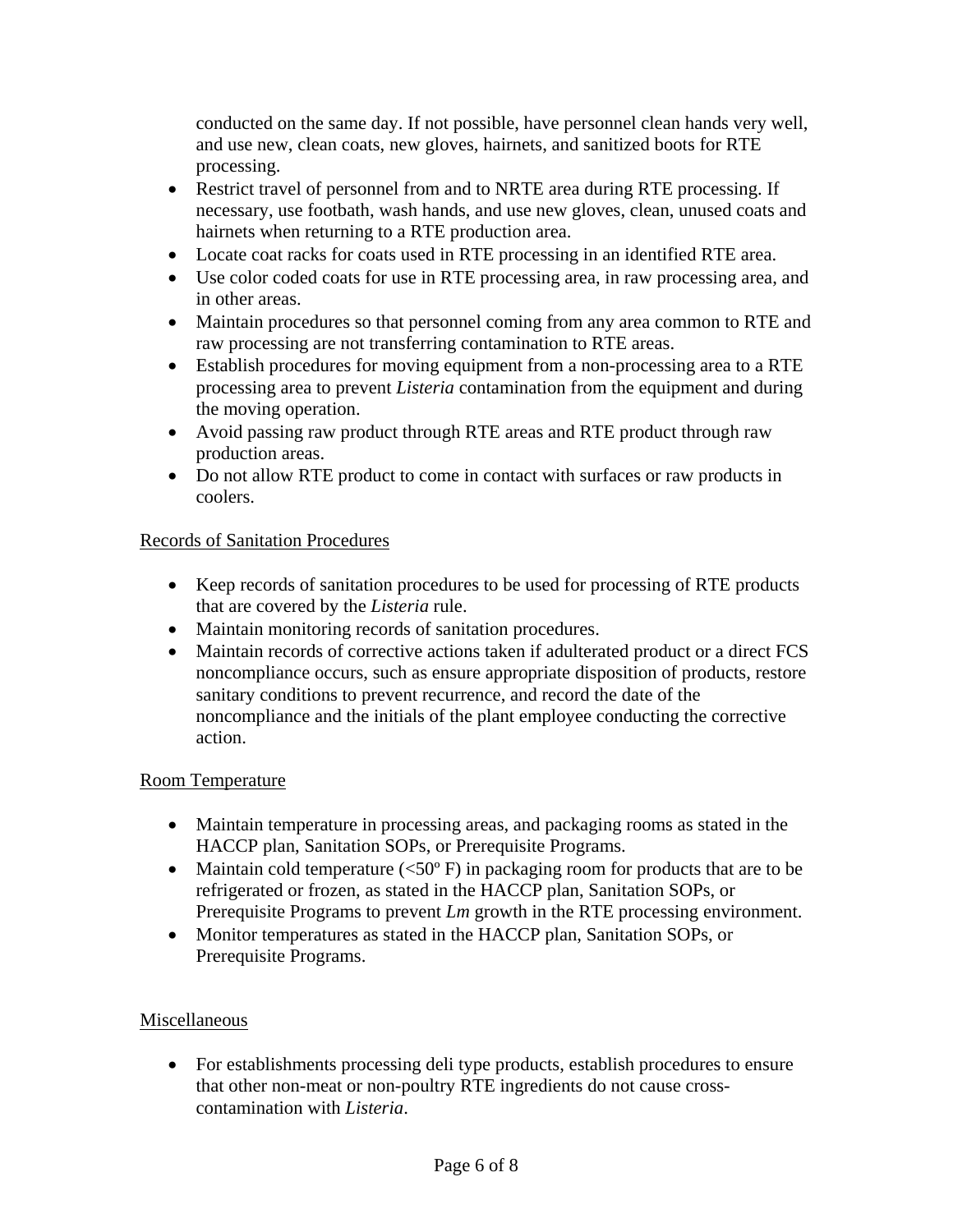- Maintain an effective rodent and insect infestation preventive and control program. Rats, mice, and insects are sources of *Listeria* and other microbial contamination.
- Develop and maintain procedures to ensure that sanitizer concentrations in footbaths are adequately maintained. .
- Maintain records and verify the correct procedures for the concentrations and mixing of sanitizers.
- Discard products that touch environmental surfaces, such as products falling on the floor, if the product cannot be properly re-conditioned.
- During cleaning and sanitizing, make sure there is no food residues left on the equipment.
- Maintain procedures for routine cleaning and develop procedures for intensified cleaning.
- When adding ingredients to a second container, do not to bang or contact the container against the interior of the other container.

# **B. Listeria program**

- Maintain a record of all FCS and environmental surfaces in the processing area that are to be tested. Make sure all of the identified surfaces are actively sampled and have an equal opportunity of being sampled during each sampling event.
- Include the supporting documentation of the testing frequency in your *Lm* sanitation program.
- Include testing and monitoring of drains after an *Lm* positive finding.
- Do not use the *Lm* testing program to support that *Lm* is not reasonably likely to occur. The *Lm* testing program is a verification of the effectiveness of the establishment's food safety program to control *Lm*.
- Include supporting documentation in the prerequisite program to support your claim that *Lm* is a hazard not reasonably likely to occur in your RTE processing.
- Include supporting documentation for the alternative chosen for the product.
- When there is a repeated *Lm* positive finding, suspend RTE operations to determine the cause or origin of the contamination, develop measures for removal of contamination and prevention of recurrence, and verify that there is no remaining contamination.

## **C. Maintenance of Facilities and Equipment**

- Immediately fix leaky roofs, broken and cracked equipment, floors, doors, windows, etc. Suspend operations during leakage and during repairs. It is recommended to test the environment for *Listeria spp*. after repairs are finished.
- Throw away rusty, pitted, peeling tools or parts of equipment and replace with new, smooth-surfaced ones. These rusty, pitted tools and equipment parts serve as ideal harborage places for *Lm* to grow and multiply*.*
- Have an equipment maintenance record and monitoring program to check for